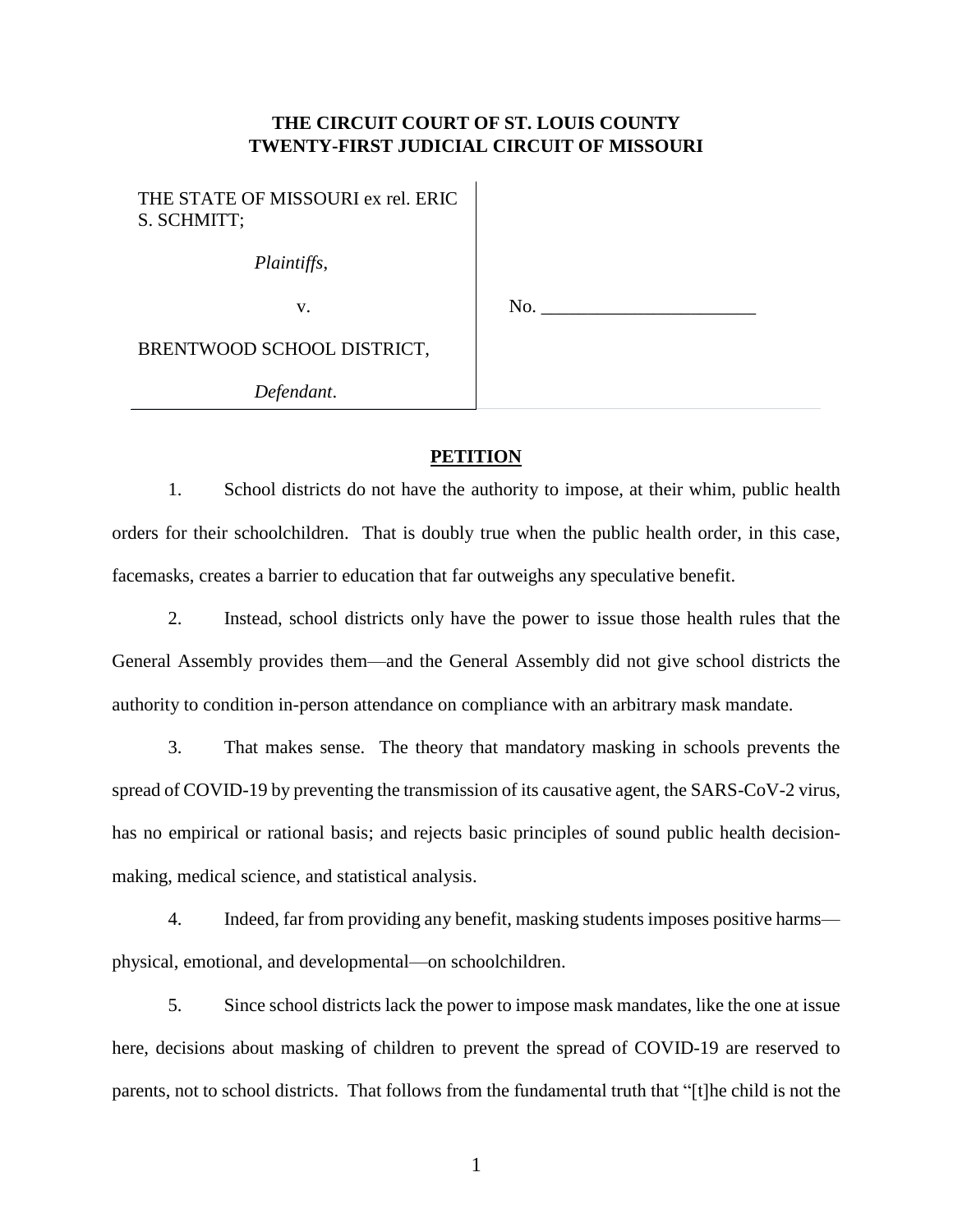mere creature of the state; those who nurture him and direct his destiny have the right, coupled with the high duty, to recognize and prepare him for additional obligations." *Pierce v. Soc'y of the Sisters of the Holy Name of Jesus & Mary*, 268 U.S. 510, 535 (1925).

6. Missouri Attorney General Eric S. Schmitt seeks to protect the welfare of Missouri's children and the liberty and constitutional rights of the people of Missouri.

7. Attorney General Schmitt brings this action to prevent unlawful, unconstitutional, arbitrary, capricious, and unreasonable conduct by the Defendant.

#### **JURISDICTION AND VENUE**

8. This Court has jurisdiction under Mo. Const. art. V, § 14(a), § 527.010, RSMo, *et seq.*, § 536.150, RSMo, § 536.050, RSMo., and other applicable law.

9. Venue is proper in this Court under §§ 508.010.2(2) and 508.050, RSMo.

#### **PARTIES**

10. Plaintiff State of Missouri is a sovereign State of the United States of America.

11. Eric S. Schmitt is the 43rd Attorney General of the State of Missouri. Attorney General Schmitt is authorized to "institute, in the name and on the behalf of the state, all civil suits and other proceedings at law or in equity requisite or necessary to protect the rights and interests of the state, and enforce any and all rights, interests or claims against any and all persons, firms or corporations in whatever court or jurisdiction such action may be necessary; and he may also appear and interplead, answer or defend, in any proceeding or tribunal in which the state's interests are involved." § 27.060, RSMo.

12. Attorney General Schmitt sues to vindicate Missouri's sovereign interest in controlling the exercise of sovereign power over individuals and entities within its borders; Missouri's sovereign interest in ensuring the enforcement of Missouri law within Missouri's borders; and Missouri's quasi-sovereign and *parens patriae* interest in the freedom, health, and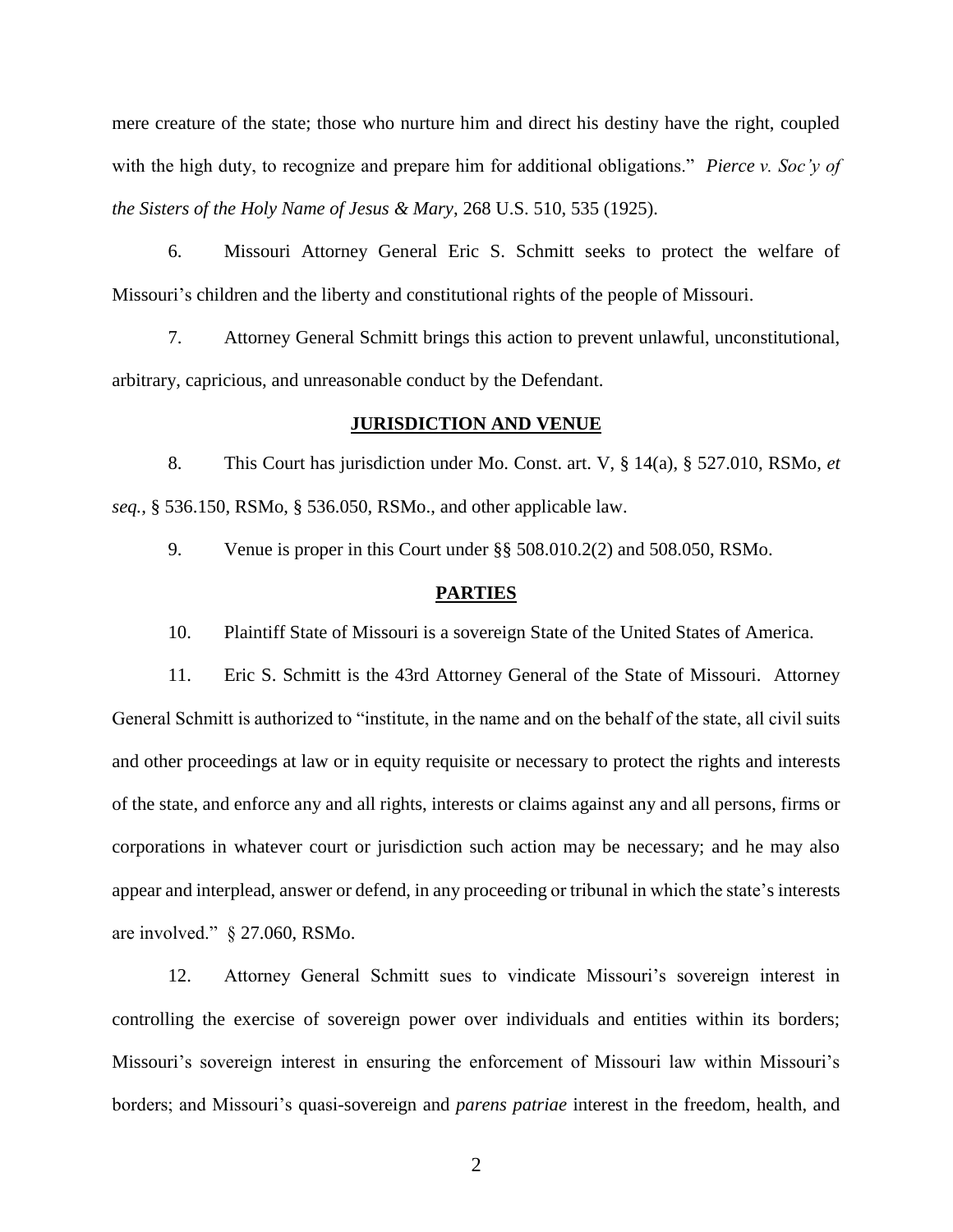physical, psychological, educational, and economic well-being of a significant segment of its populace. This interest includes, but is not limited to, preventing the spread of the COVID-19 virus within the State as well as protecting the health and welfare of the State's residents from arbitrary, capricious, unreasonable, unlawful, and ultimately harmful public health policies.

13. Attorney General Schmitt sues to vindicate Missouri's sovereign interest in ensuring that its political subdivisions do not exercise authority vested in them under State law in a fashion that violates the Missouri Constitution or Missouri law.

14. Attorney General Schmitt sues to vindicate Missouri's interest in ensuring that the children of the State receive an appropriate education.

15. Defendant Brentwood School District is responsible for providing a free, public education to the children within its district. It is a public school district and is a political subdivision of the State of Missouri.

#### **FACTUAL ALLEGATIONS**

16. Plaintiff incorporates the allegations in all preceding paragraphs by reference.

### **I. The District's mask mandate**

17. As of August 24, 2021, the District had instituted a mask mandate for all students in grades K-12. Exhibit A.

18. On information and belief, the District school board never voted to approve this mask mandate before it was enacted.

19. On information and belief, the District school board never voted to approve this mask mandate within 30 days of the date it was enacted.

20. As of January 18, 2022, there was still a mask mandate in effect. Exhibit B at 2. This mandate is substantively the same as the mandate in August, such that they are basically the same mask mandate.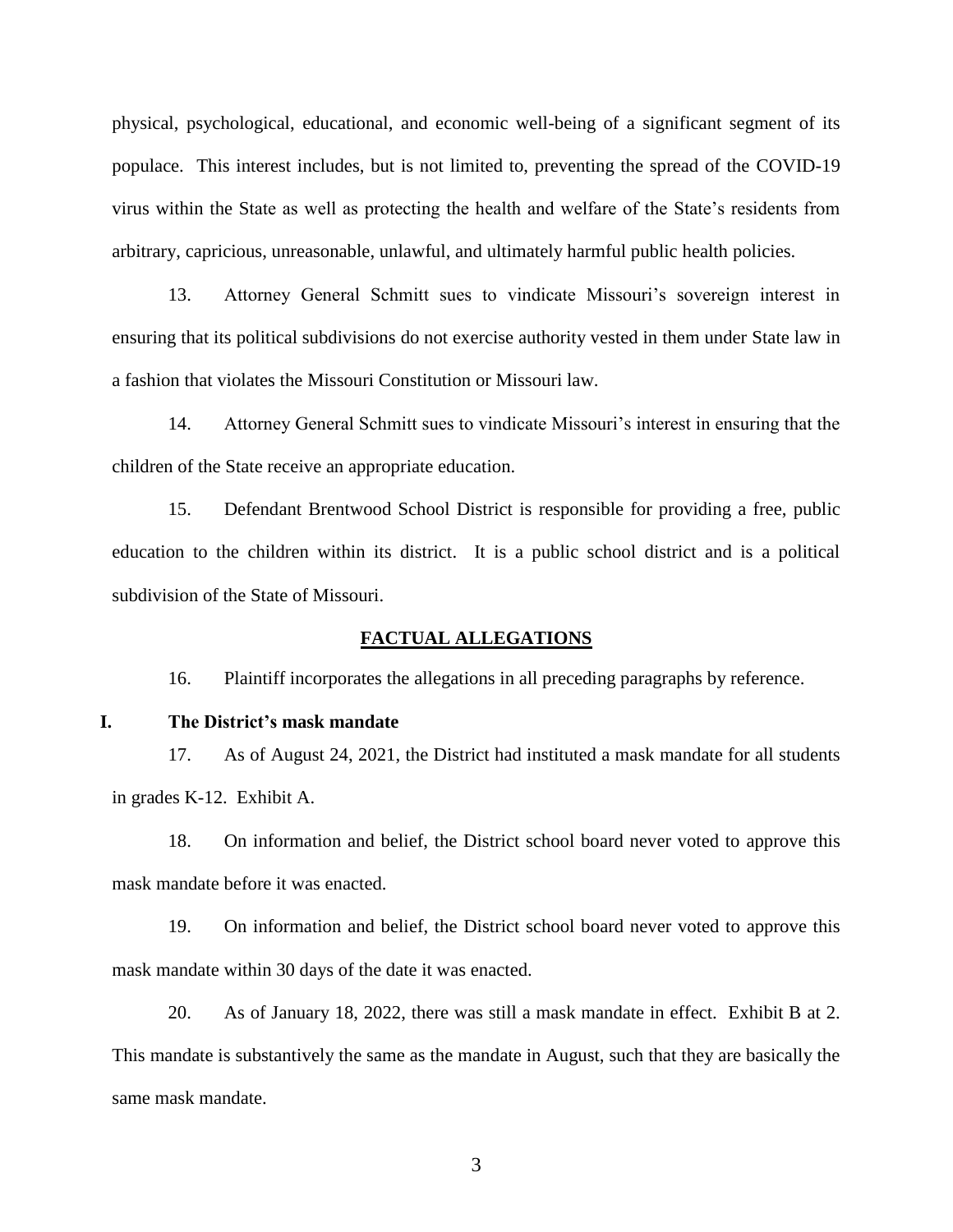- 21. This mandate is currently in force.
- 22. The Mask Mandate:
	- a. Requires students wear a face covering, and does not specify what kind of a mask is required;
	- b. Requires students to wear a mask while on school property, including when indoors and receiving in person instruction;
	- c. Has very few, incredibly limited exceptions, and the Mask Mandate does not exempt vaccinated or previously infected students;

23. When the District first instituted its mask mandate in August, a statewide emergency declaration under Chapter 44 was in effect relating to COVID-19 and Missouri's recovery efforts.

- 24. But on January 18, 2021, there was no similar statewide emergency declaration.
- 25. To date, the School Board has not voted for or approved the mask mandate.

26. On information and belief, the School Board never approved those mask mandates pursuant to the procedures set forth § 67.265, RSMo.

27. The mask mandate imposed in August had no end-date. That period exceeds the 30-day limit for such orders set forth in § 67.265.1(1), RSMo.

# **II. Public Health Decision-Making**

28. Public health decision-making requires considering a number of factors, some of which are quantitative (*e.g.*, disease severity, characteristics of the virus), some of which are qualitative (*e.g.*, a community's trust in public health officials and anticipated reactions), and some that blend these factors.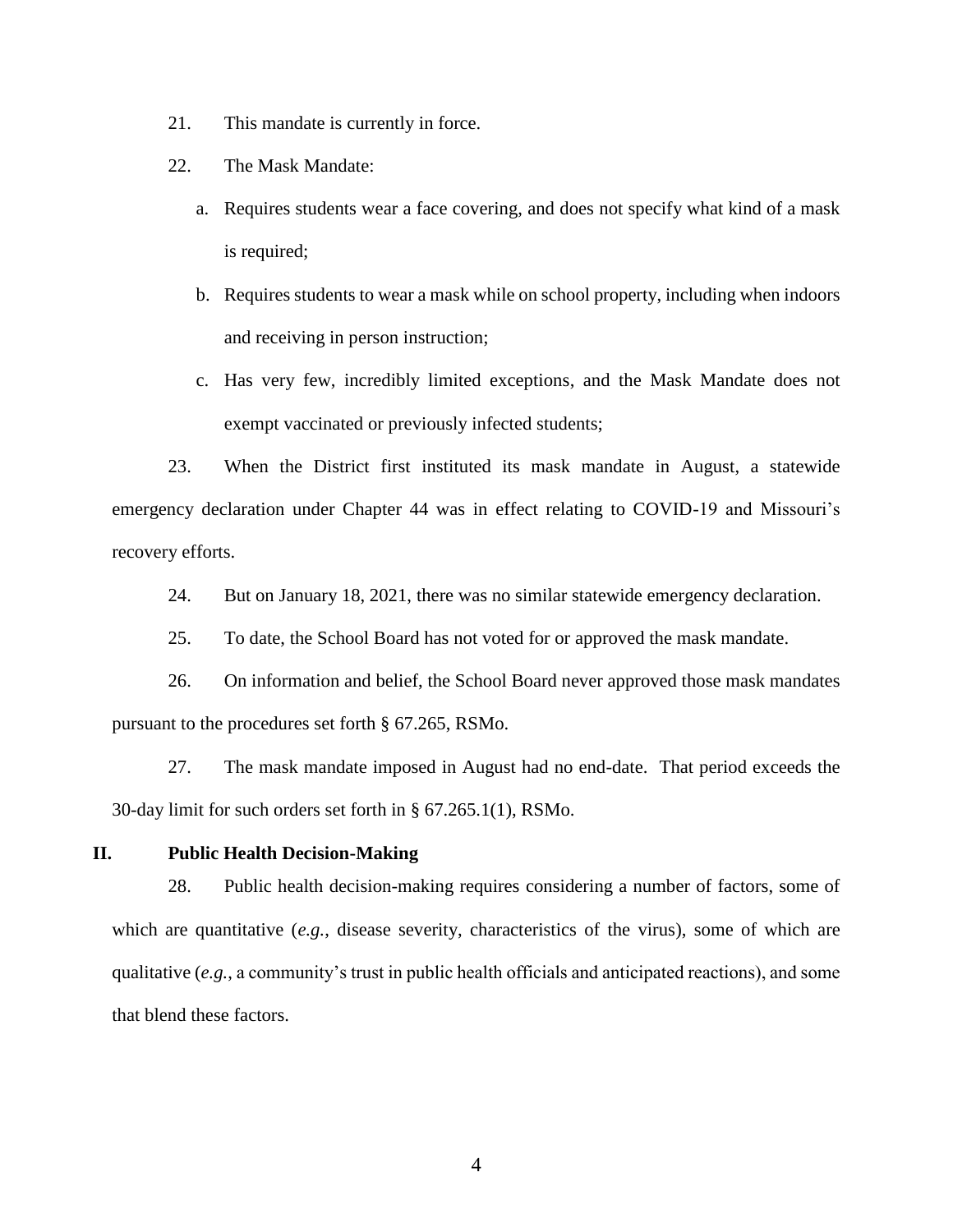29. Public health decision-making recognizes that many public health decisions are made in the absence of complete information, and understands that decisions must be continuously updated in light of new information.

30. Public health decision-making understands that public health decisions considers not just the effect of a decision on the transmission of a disease but also the social and economic effects a decision may have on the public at large.

31. In short, rational public health decision-making is a holistic process that requires consideration of innumerable factors, many of which defy ready quantification.

### **III. SARS-CoV-2 and COVID-19 characteristics**

32. SARS-CoV-2 is a virus that causes COVID-19, which is an influenza-like illness. Like the flu, COVID-19 is a respiratory illness spread primarily through droplets and small, aerosolized particles.

33. COVID-19, as a global pandemic, has affected the entire State of Missouri.

34. The extent of transmission of COVID-19 ebbs and flows based on a number of factors, including seasonality and the presence of new variants of SARS-CoV-2. On information and belief, omicron is the dominant SARS-CoV-2 variant in Missouri.

35. Doctors report that the omicron variant of SARS-CoV-2 appears to be mild and much less virulent than prior variants and the original virus. For example, Dr. Anthony Fauci (director of the National Institute of Allergy and Infectious Diseases) recently commented that "all indications point to a lesser severity of omicron versus delta." Kevin Breuninger, *Fauci Says All Indications Suggest that Omicron is Less Severe Than Delta, But Warns Against Complacency*, CNBC (Dec. 29, 2021), https://cnb.cx/3ru9F4J.

36. Regardless of variant, COVID-19 is not a serious health risk for the vast majority of the population—and especially for children and young adults. Rather, the risk of serious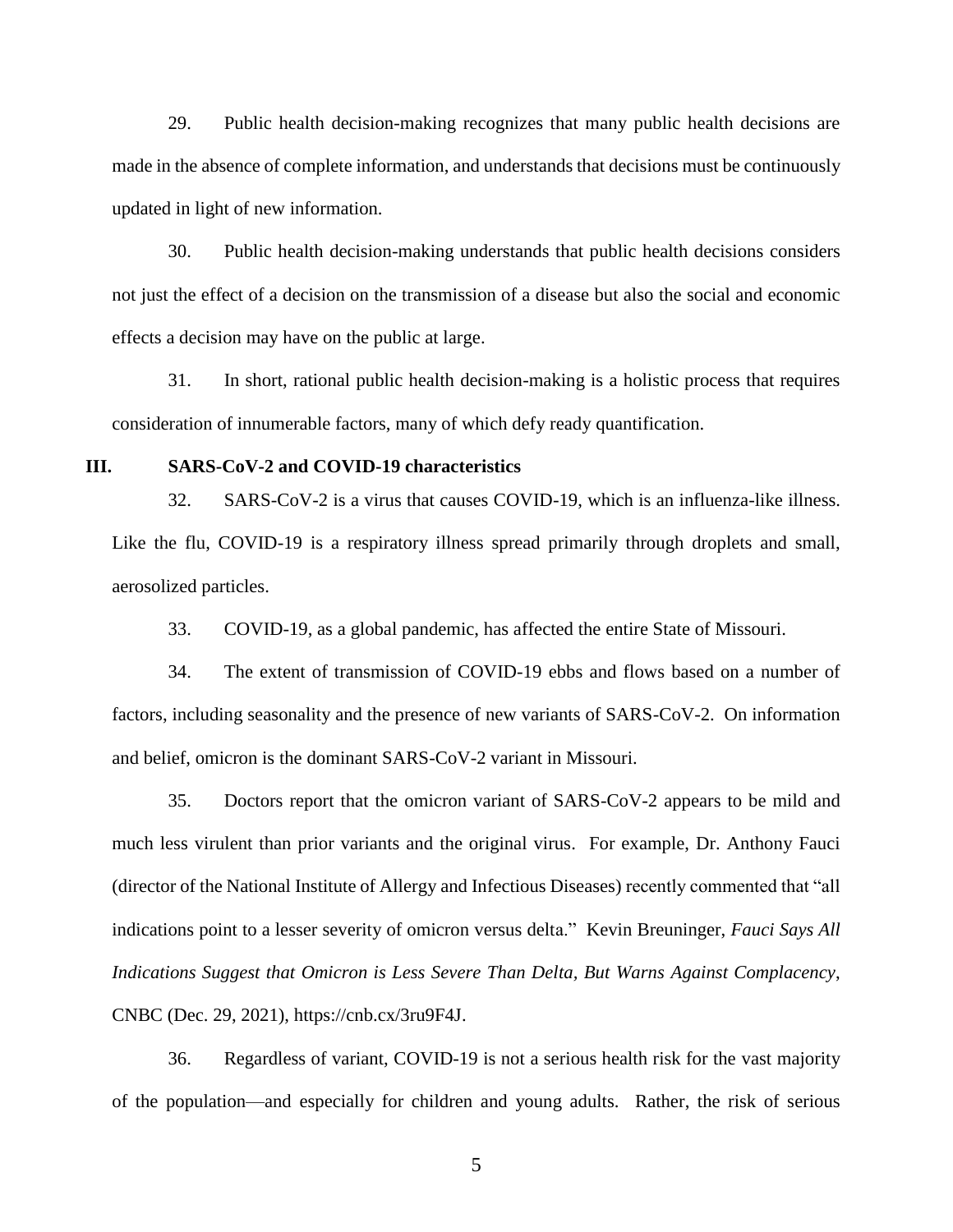negative health outcomes from COVID-19 goes up with age. Thus, children—especially healthy children—do not face a significant risk of serious illness or death if they catch COVID-19.

37. It is likely that the vast majority of people in Missouri have some form of immunity to COVID-19 either due to vaccination or prior infection. Current evidence indicates that natural immunity (*i.e.*, immunity from prior infection), is durable and protects against reinfection and severe health outcomes. Current evidence suggests that vaccine-mediated immunity, while inferior to natural immunity, provides protection against severe, negative health outcomes for at least a season.

38. Furthermore, there is no evidence that children drive the spread of COVID-19. Bearing that out is evidence that schools are not sources of COVID-19 transmission/outbreaks in a community, but rather transmission of COVID-19 in school reflects patterns of community transmission.

#### **IV. Masks fail to provide adequate protection and offer a false sense of security.**

39. Doctors appear to agree that it is time to "retire the cloth mask." Former commissioner of the FDA, Dr. Scott Gottlieb, has said, "Cloth masks aren't going to provide a lot of protection, that's the bottom line. This is an airborne illness. We now understand that, and a cloth mask is not going to protect you from a virus that spreads through airborne transmission." Full Transcript: Dr. Scott Gottlieb on 'Face the Nation,' January 2, 2022, CBS NEWS (Jan. 2, 2022), https://cbsn.ws/3558jWB. Indeed even masking advocates admit that "[c]loth masks are little more than facial decorations. There's no place for them in light of Omicron." Kristen Rogers, *Why You Should Upgrade Your Mask As the Omicron Variant Spreads*, CNN HEALTH (Dec. 24, 2021), https://cnn.it/3GL4h3s.

40. That is consistent with the data. Cloth and surgical masks are not effective at preventing the spread of COVID-19. Many studies show no distinguishable difference between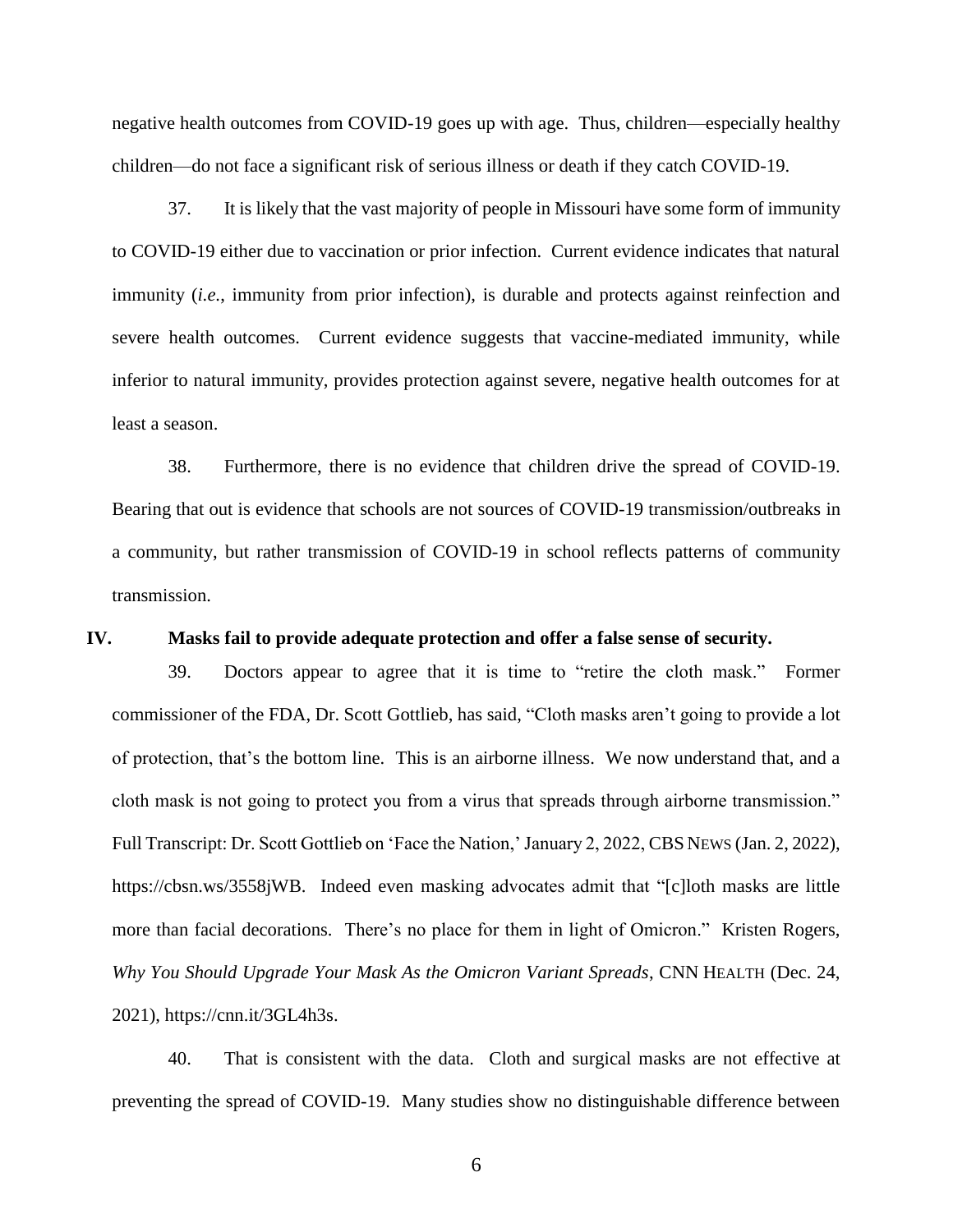places with mask mandates and those without them. And studies claiming that masks are effective at preventing the spread of COVID-19 are generally of poor quality and are unreliable. Indeed, mask wearing may even be counterproductive in preventing the spread of disease.

41. Furthermore, there are documented harms associated with long-term wearing of masks. Studies, for example, have found that children who wear masks in schools suffer physical discomfort (*e.g.*, headaches), mental and emotional pain (*e.g.*, less happiness or irritability), and are less capable at school. Masks could also impair the educational and emotional development of children.

42. In short, mask mandates—especially for school children—represent a reversal of a long-held consensus on the merits of community masking, and rests on assumptions and premises that reject the fundamental tenets of modern medicine, statistical analysis, and public health decision-making. They do so while failing a cost-benefit analysis and imposing real, tangible harm.

### **COUNT ONE – DECLARATION THAT THE MASK MANDATE IS VOID**

43. Plaintiff incorporates by reference the allegations in all preceding paragraphs.

44. The District is a political subdivision within the meaning of § 67.265.1, RSMo.

45. The Mask Mandate is an "order" within the meaning of § 67.265.1, RSMo.

46. On information and belief, the District issued its Mask Mandate in July or August 2021, when there was an emergency order declared pursuant to chapter 44, RSMo.

47. The Mask Mandate is an order that "directly or indirectly closes, partially closes, or places restrictions on the opening of or access to any one or more business organizations, churches, schools, or other places of public or private gathering or assembly, including any order, ordinance, rule, or regulation of general applicability or that prohibits or otherwise limits attendance at any public or private gathering ... ." § 67.265.1(1), RSMo.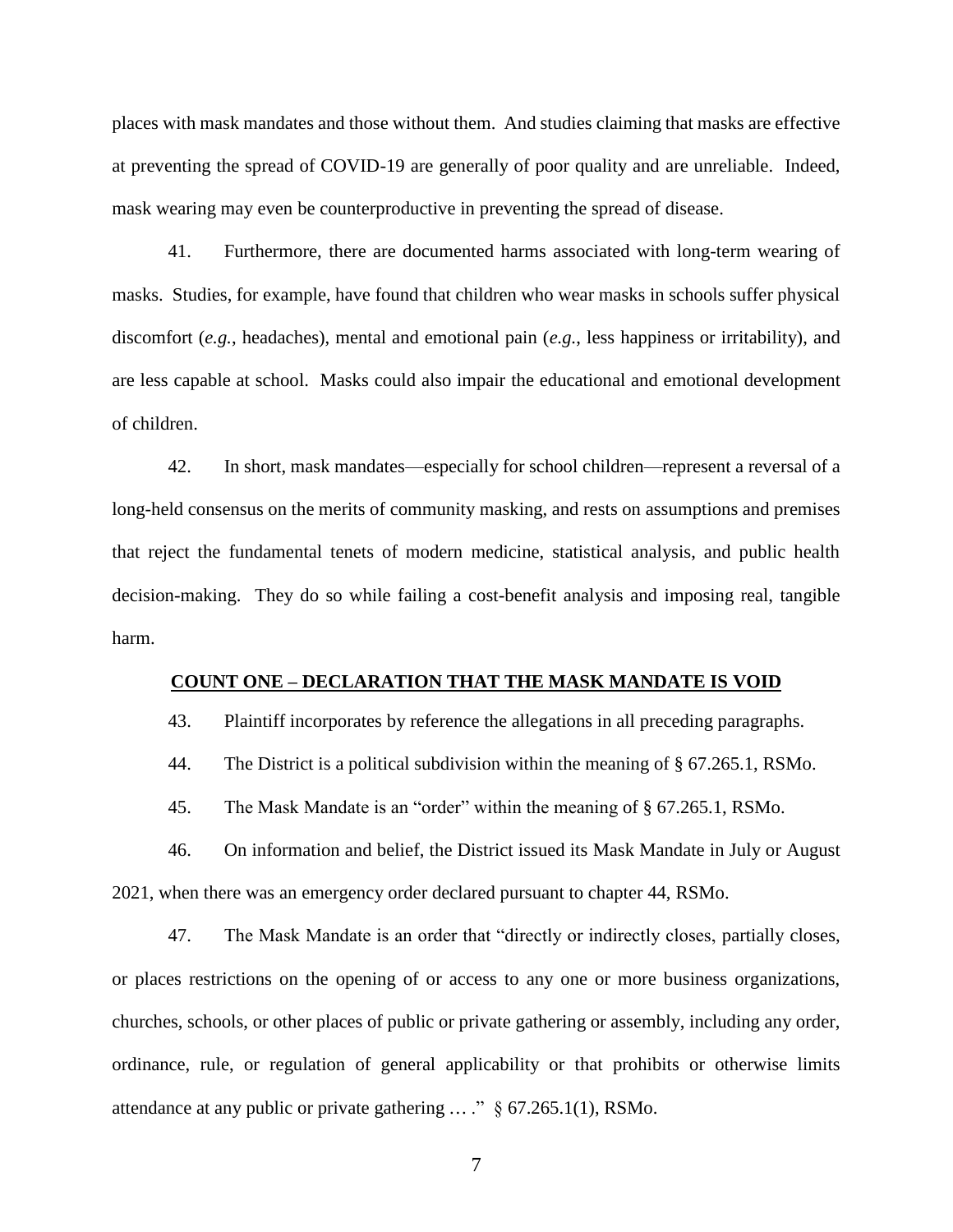48. Specifically, the Mask Mandate places restrictions on access to "schools, or other places of public or private gathering or assembly," § 67.265.1(1), RSMo, because it limits access to schools to only masked individuals or to individuals who fall under an exception to the mask requirement.

49. On information and belief, students who refuse to comply with the Mask Mandate will be excluded from school property, face discipline, and may be sent home.

50. On information and belief, students who refuse to comply with the Mask Mandate will not be allowed in school.

51. As a result, the Mask Mandate is subject to § 67.265.1(1), RSMo, and expired after thirty days absent authorization by the school board. On information and belief, there has been no such authorization.

52. Therefore, the Mask Mandate has expired

53. For those reasons, and others, the Mask Mandate is a prohibited order.

54. Furthermore, the Mask Mandate is subject to § 67.265.4, RSMo, and could not be implemented without a report to the governing body of the school district containing information supporting the need for such order.

55. On information and belief, no such report was provided to the governing body of the District.

### **COUNT TWO – CURRENT MASK MANDATE IS UNLAWFUL**

56. Plaintiff incorporates by reference the allegations in all preceding paragraphs.

57. Plaintiff challenges the validity of the current Mask Mandate, and seeks a declaration that it is unlawful and *ultra vires*.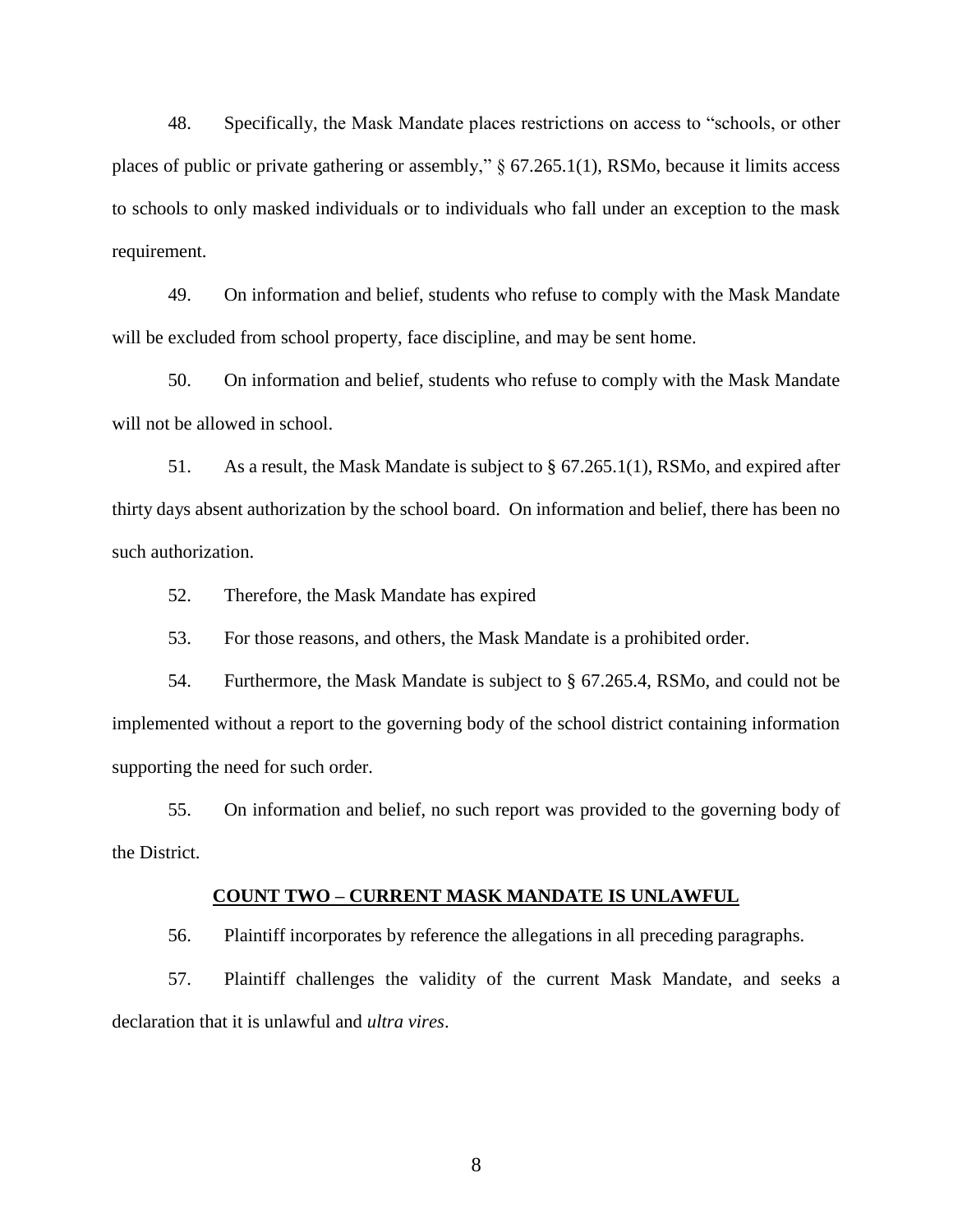58. By law, "[i]t shall be the general duty and responsibility of the department of health and senior services to safeguard the health of the people in the state and all its subdivisions." § 192.020.1, RSMo.

59. DHSS has not delegated, and indeed could not delegate, that authority to school districts.

60. The local health authority cannot issue an order requiring schoolchildren to wear masks.

61. Neither the Missouri Constitution nor the General Assembly has granted the School District a general police power to enact law for the public welfare.

62. Neither the General Assembly, DHSS, nor the School Board has delegated to the superintendent a general power to issue public health orders like the Mask Mandate.

63. Neither the General Assembly, DHSS, nor the School Board could delegate to the superintendent a general power to issue public health orders like the Mask Mandate.

64. In fact, Missouri statutes require DHSS to set health policy in schools. This indicates that only DHSS may provide appropriate measures to safeguard the public health. *See*  § 167.181, RSMo (DHSS promulgates mandatory vaccination requirements for schoolchildren); § 167.182, RSMo (DHSS develops informational brochure on HPV).

65. Missouri law thus does not authorize Defendant to impose a Mask Mandate.

66. The District does not have authority to impose a Mask Mandate for public health reasons.

67. For those reasons, the Mask Mandate is an unlawful order and Missouri's schoolchildren should not be subject to it.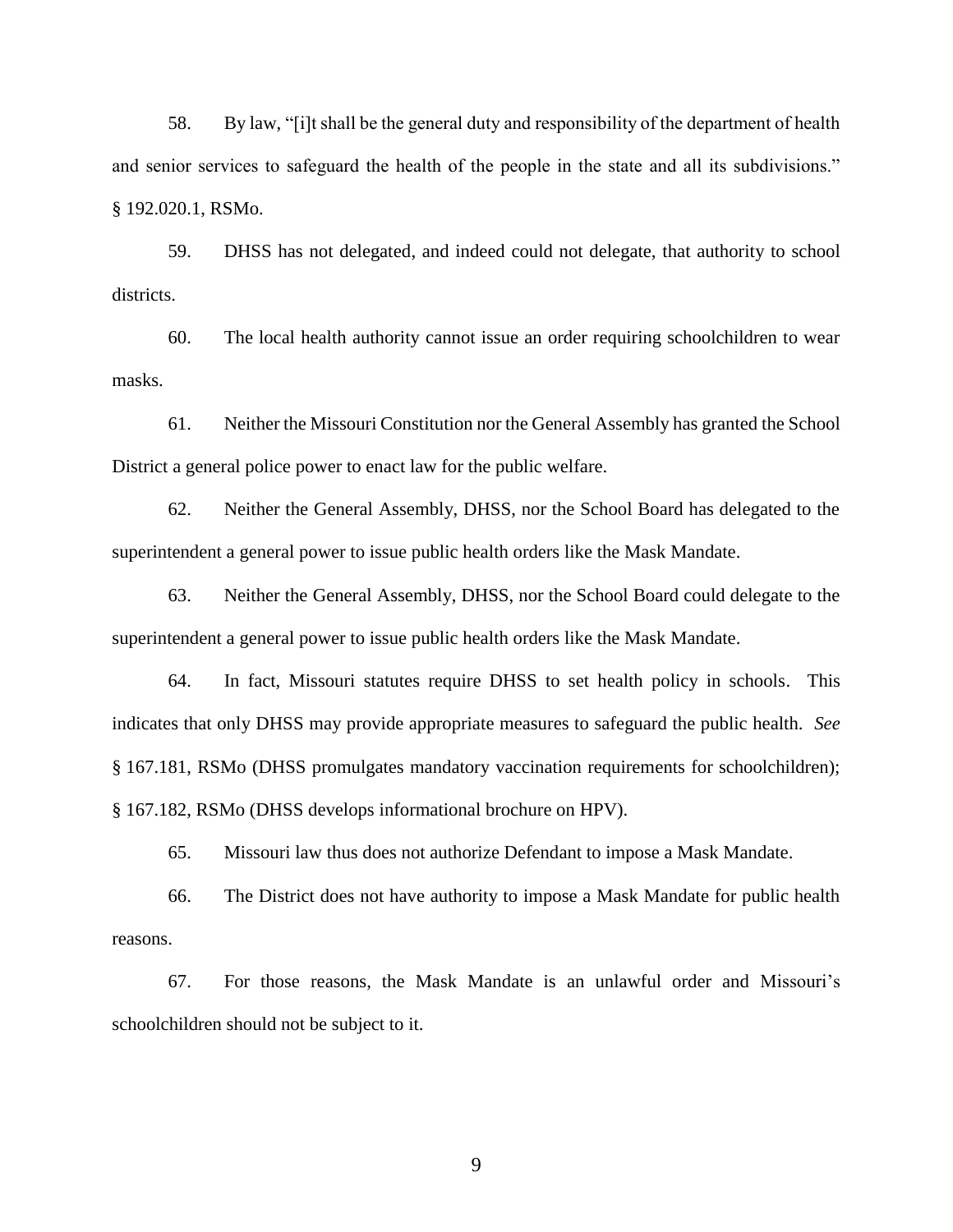### **COUNT THREE – THE CURRENT MASK MANDATE IS UNREASONABLE, ARBITRARY, AND CAPRICIOUS**

68. Plaintiff incorporates by reference the allegations in all preceding paragraphs.

69. Plaintiff challenges the validity of the current Mask Mandate, and seeks a declaration that that it is unreasonable, arbitrary, and capricious.

70. School Districts are "agencies" within the definition under the Missouri Administrative Procedure Act. *See P.L.S. ex rel. Shelton v. Koster*, 360 S.W.3d 805, 818 (Mo. Ct. App. 2011). School Districts may not exercise their power in an "unreasonable, arbitrary, capricious or unlawful manner." *Magenheim v. Bd. of Educ. of Sch. Dist. of Riverview Gardens*, 347 S.W.2d 409, 417 (Mo. App. 1961).

71. The current Mask Mandate requires all elementary schoolchildren (defined as all children who are of the age to attend K-12 school) attending schools in the District to wear a mask with few exceptions when they are at school. That decision is arbitrary and capricious.

72. Government action is arbitrary, capricious, and unreasonable when it is based on *post hoc* rationalization, when it fails to consider an important part of the problem it is addressing, and when it fails to consider less restrictive alternatives before infringing on citizens' liberty. *See*, *e.g.*, *Dep't of Homeland Sec. v. Regents of the Univ. of Cal.*, 140 S. Ct. 1891, 1905, 1909 (2020); *Michigan v. EPA*, 135 S. Ct. 2699, 2706 (2015). "[A]n agency which completely fails to consider an important aspect or factor of the issue before it may also be found to have acted arbitrarily and capriciously." *Barry Serv. Agency Co. v. Manning*, 891 S.W.2d 882, 892 (Mo. App. W.D. 1995) (quoting *Motor Vehicle Mfrs. Ass'n of U.S., Inc. v. State Farm Mut. Auto. Ins. Co*., 463 U.S. 29, 43 (1983)). In addition, agencies must consider whether there are less restrictive policies that would achieve their goals. *See Regents of the Univ. of Calif.*, 140 S. Ct. at 1912 (quoting *State Farm Mut. Auto.*, 463 U.S. at 51).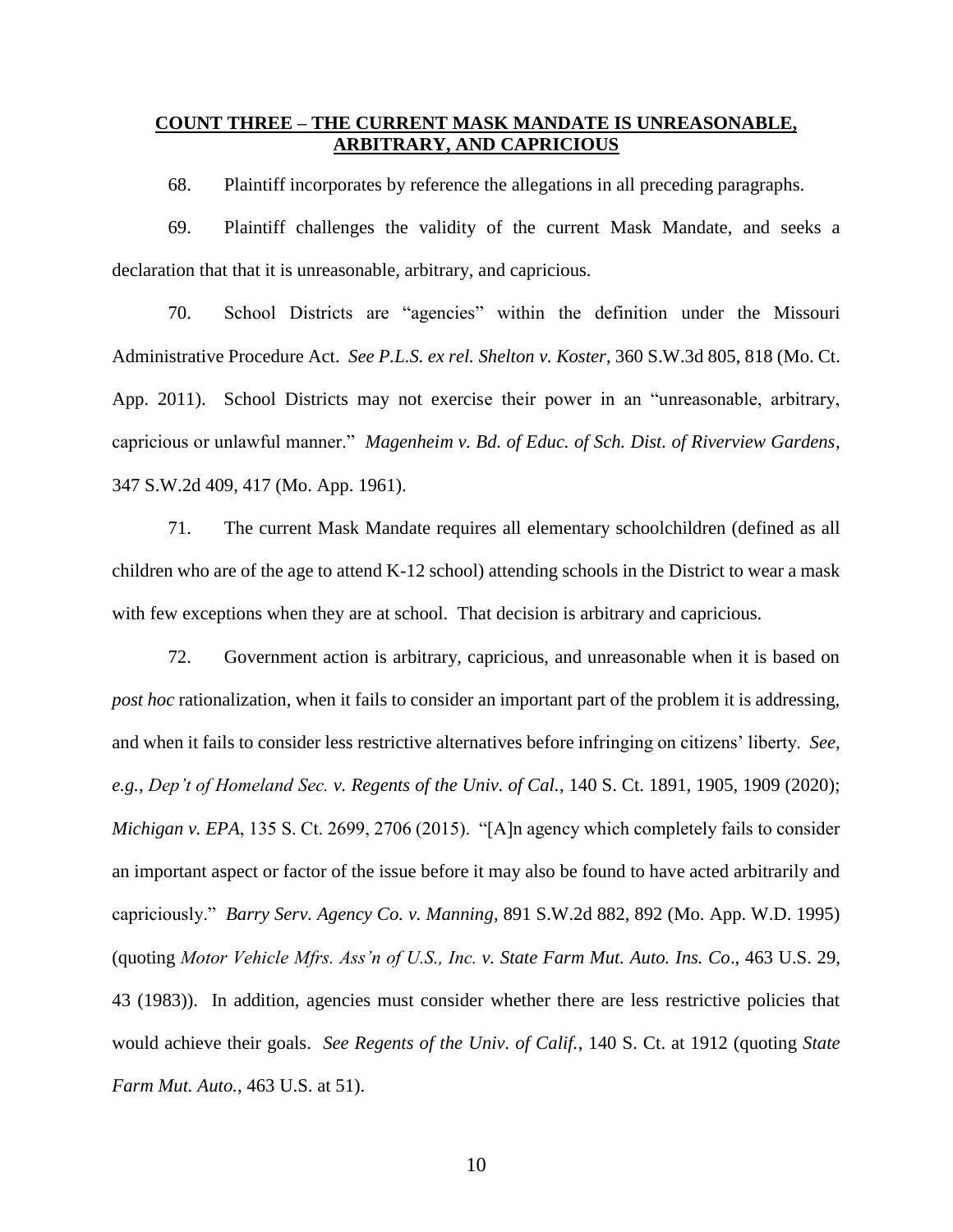73. On information and belief, the District failed to consider fully the potential social and economic consequences of the Mask Mandate, including the effect of the mandate on schools and the community.

74. On information and belief, the District failed to fully consider key characteristics of COVID-19, including severity of disease among different age and risk groups, availability and effectiveness of control measures and treatment options, and the fact that many people have immunity either because of vaccination or prior infection.

75. On information and belief, the District failed to consider the fact that the Omicron variant is less likely to cause severe illness and death.

76. On information and belief, the District failed to grapple with a large swath of relevant science, data, statistics, studies, or alternatives. That includes failing to grapple with the weakness of the evidence supporting community masking as a mitigation measure, and the significant evidence showing that masking does very little or nothing to prevent the spread of COVID-19.

77. On information and belief, the District failed to consider the harms masking impose on schoolchildren.

78. The factors listed above are not an exhaustive list. Ultimately, the current Mask Mandate represents an irrational analysis of the costs and benefits of mandating community masking. For those reasons, and more, the current Mask Mandate is unreasonable, arbitrary, and capricious.

#### **COUNT FOUR – VIOLATION OF MISSOURI CONSTITUTION, ART. IX, § 1(a)**

79. Plaintiff incorporates by reference the allegations in all preceding paragraphs.

80. Article IX, § 1(a) of the Missouri Constitution provides schoolchildren a right to a free public education.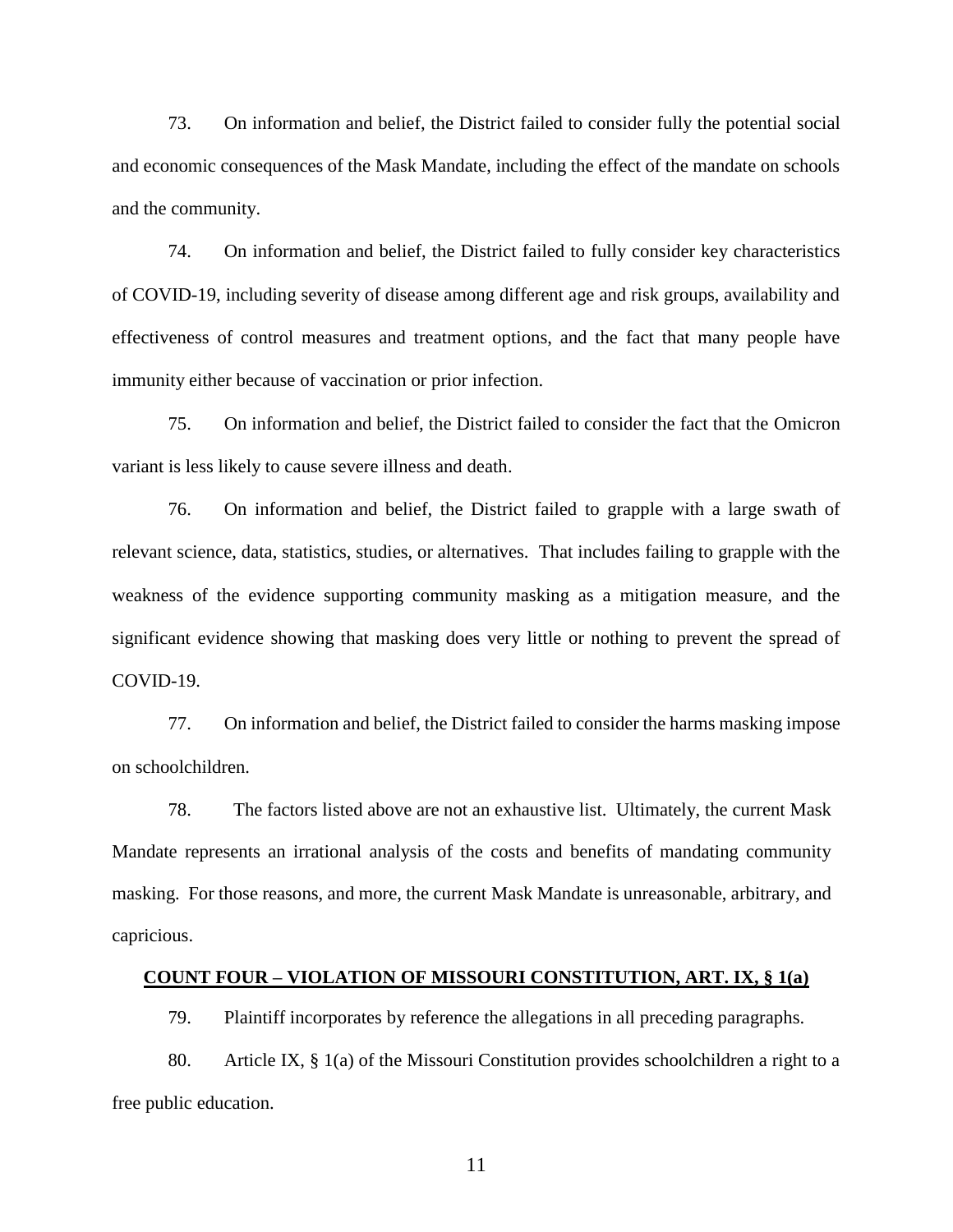81. Since the current Mask Mandate arbitrarily prohibits schoolchildren from attending class in-person in the District, serves no legitimate public health purpose, and is unlawful, it violates the rights of schoolchildren in the District to a free public education.

82. To the extent the District provides virtual learning, that is no substitute for inperson instruction and cannot remedy the constitutional violation.

### **CONCLUSION**

WHEREFORE, Plaintiff respectfully requests that this Court:

- a. Declare that the current Mask Mandate is unconstitutional, unlawful, and/or *ultra vires*;
- b. Declare that the current Mask Mandate is arbitrary, capricious, unreasonable, and invalid;
- c. Declare that the District's current Mask Mandate is a prohibited order and subject to § 67.265, RSMo;
- d. Enjoin the District and its officers, employees, and agents from enforcing the current Mask Mandate or any similar order that has the effect, directly or indirectly, of implementing the current Mask Mandate or any similar order;
- e. Grant relief by injunction, certiorari, mandamus, prohibition, or other appropriate action against the District and its officers, employees, and agents, providing that the current Mask Mandate is unlawful, arbitrary, capricious, unreasonable, and invalid;
- f. Enter a final judgment in Plaintiff's favor on all Counts in this Petition; and
- g. Grant such other and further relief as the Court deems just and proper under the circumstances.